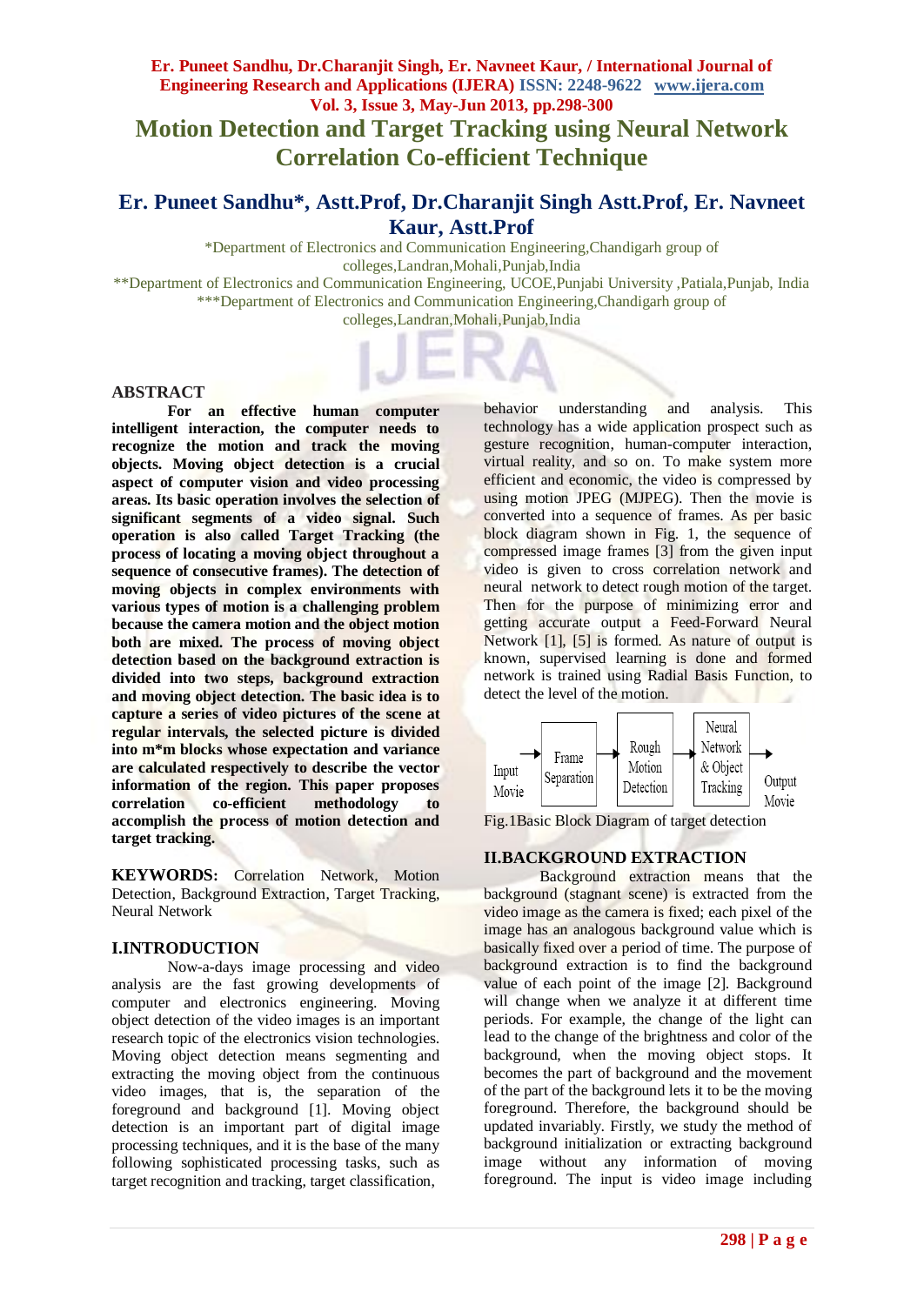### **Er. Puneet Sandhu, Dr.Charanjit Singh, Er. Navneet Kaur, / International Journal of Engineering Research and Applications (IJERA) ISSN: 2248-9622 www.ijera.com Vol. 3, Issue 3, May-Jun 2013, pp.298-300**

moving objects and static scene, and the output is background image containing scene only. The background extraction is consummated by using two following methods:

#### **A) Background Extraction from color image**

In this technique each pixel of the image is sampled according to time and the time is taken in terms of background pixel and foreground pixel. Moving foreground has shorter living time when background is static due to this the color and brightness of the background and foreground are different. In addition, there are very obvious differences in color for moving objects and still images. Nearly all methods are based on this idea. Generally, the background extraction of color image has three methods including color background extraction based on average value, color background extraction according to median filter and color background extraction based on common region.

#### **B) Background extraction of gray image**

Moving object detection and tracking technique cannot directly uses the original color image but it uses the gray image. Therefore, the color video image is converted to gray image, and then the background is extracted from the gray image.

#### **1) Transform color image to gray image**

Each pixel of color image in the RGB space is a three dimensional vector, and each component represents the gray value of the red, green and blue colors. The simplest method of converting color image to gray image is by taking the average of these three components [4]. However, this method does not match the visual perception of human eyes since the weights of the three colors are not identical for the human's perception.

The image compression format of JPEG adopts the YUV space which is a linear transformation of RGB space. R, G and B indicate the gray values of red, green and blue respectively. Y component expresses the brightness of the image, which matches perception of color, then, we let Y component as a gray value of image pixel. The formula of converting the color pixels to grayscale pixels is as follows:

#### GRAY=0.229R+0.587G+0.114B

#### **2) Background extraction of gray image**

Background extraction algorithms of color image can also be used for the background extraction of gray images, as long as we use the absolute value of scalar difference to replace Euclidean distance of vector while computing the distance. The background acquired by mean method has uneven state of distribution of brightness and darkness, and it is easily affected by the number of moving targets. The implementation of median method needs larger calculations and this ultimately consumes larger computer memory, furthermore, in median method it is easy to mistake the target as background when there are continuous objects.

The steps for background extraction are as follows:

a) Read M continuous pictures;

b) Divide each picture into m\*m blocks and calculate the expectation and variance of each block stored in the vector pair (*Eai, Ebi*) to describe the region vector;

c) Calculate the average vector of the region with M vector pairs

d) Set a threshold T;

e) Calculate *Di* for all vector pairs

f) Set a timer and sample a series of images at regular intervals.

g) Repeat the above steps to amend the background, and then achieve background extraction.

#### **III.MOVING OBJECT DETECTION**

Target monitoring based on background extraction means that monitoring the moving object according to the acquired background image. Following is the method used for the detection of an object:

#### **Threshold segmentation method**

Extraction of target using Threshold segmentation method means that we can obtain the goal by using background subtraction method after retrieving the background image from above said technique [6]. The image difference obtained by direct subtraction may have some pixel points with negative values; we can use the absolute value to solve the problem. The idea of threshold segmentation method is very simple. A threshold value is set for an image, the pixels with gray values greater than the threshold are set to 255(white), and all the pixels with gray values less than the threshold are set to 0 (black). The accurate selection of threshold value is a great challenge in this technique. The prospect images and background images may constantly change, then, we cannot use a fixed threshold to segment each frame image, different image may be selected a different and appropriate threshold. There are many methods to select a threshold, the most commonly used one is iterative method which is based on the approximation theory [7]. Generally, the gray value is set to 256, that is, the gray value changes from 0 to 255.

#### **IV.RESULT & CONCLUSIONS:**

The input to the MATLAB program is given as continuous images .These images are taken using moving camera.